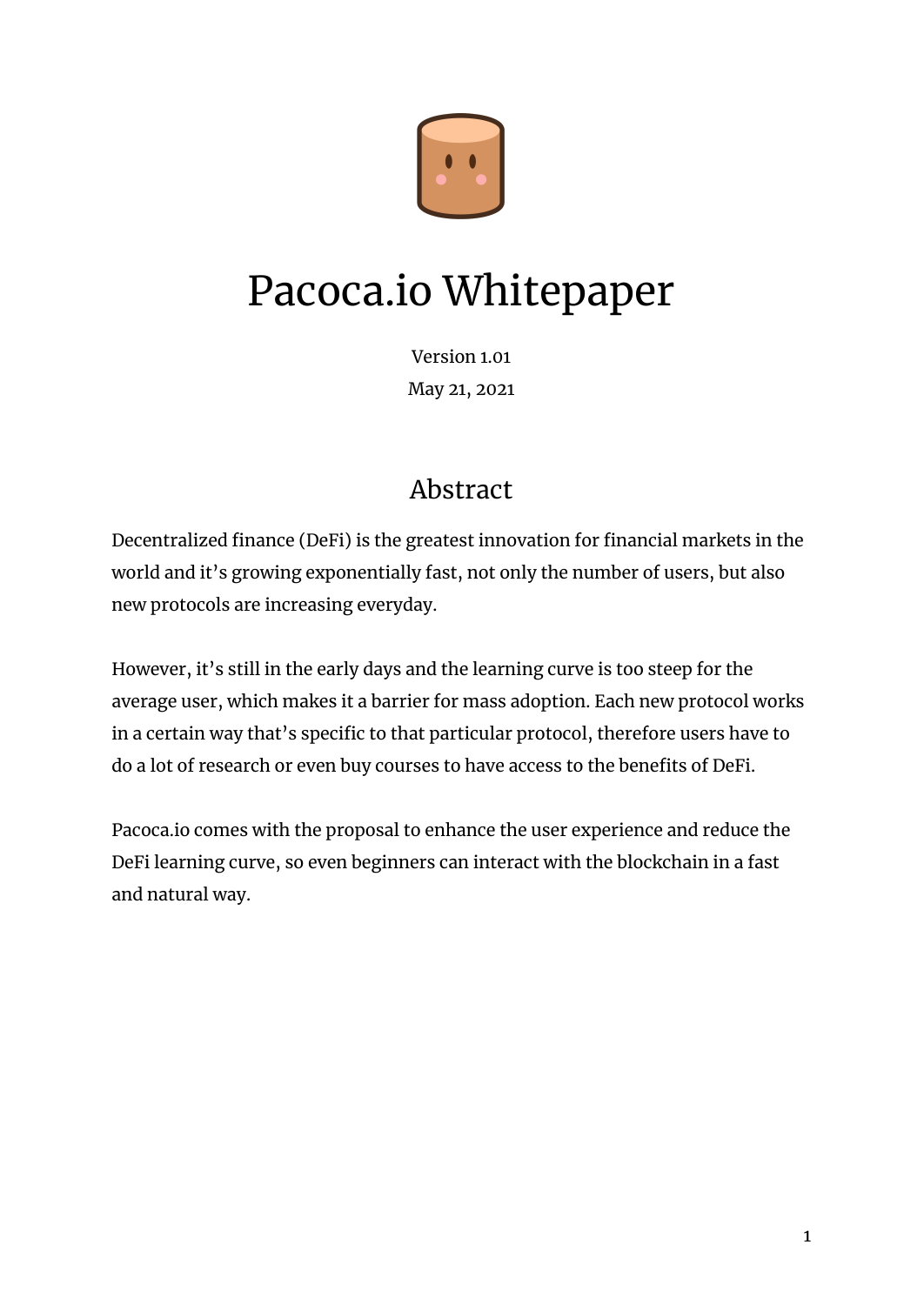# <span id="page-1-0"></span>Table of contents

| <b>Abstract</b>                               | $\mathbf{1}$            |
|-----------------------------------------------|-------------------------|
| <b>Table of contents</b>                      | 2                       |
| <b>Vision</b>                                 | 3                       |
| Problems                                      | 3                       |
| 2.1 Difficulty in tracking many DeFi projects | $\overline{\mathbf{3}}$ |
| 2.2 DeFi User experience                      | $\overline{\mathbf{3}}$ |
| <b>Solutions</b>                              | 3                       |
| 3.1 Portfolio tracker                         | 4                       |
| 3.2 DeFi HUB                                  | 4                       |
| 3.3 Stunning User Experience                  | 4                       |
| Platform                                      | 4                       |
| <b>Token mechanics</b>                        | 5                       |
| 5.1 Stage 1: Vaults and governance            | 5                       |
| 5.2 Stage 2: NFT farm                         | 5                       |
| 5.3 Stage 3: NFT marketplace                  | 5                       |
| <b>Token allocation</b>                       | 5                       |
| Roadmap                                       | 6                       |
| <b>Team</b>                                   | 6                       |
| Milkshake de Paçoca                           | 6                       |
| Mr. Peanuts                                   | 6                       |
| <b>Risks</b>                                  | 7                       |
| 9.1 Network risk                              | 7                       |
| 9.2 Consumer-side risk                        | 7                       |
| 9.3 Smart Contract risk                       | 7                       |
| 9.4 Privacy risk                              | 7                       |
| 9.5 Financial risk                            | 8                       |
| <b>Tax disclaimer</b>                         | 8                       |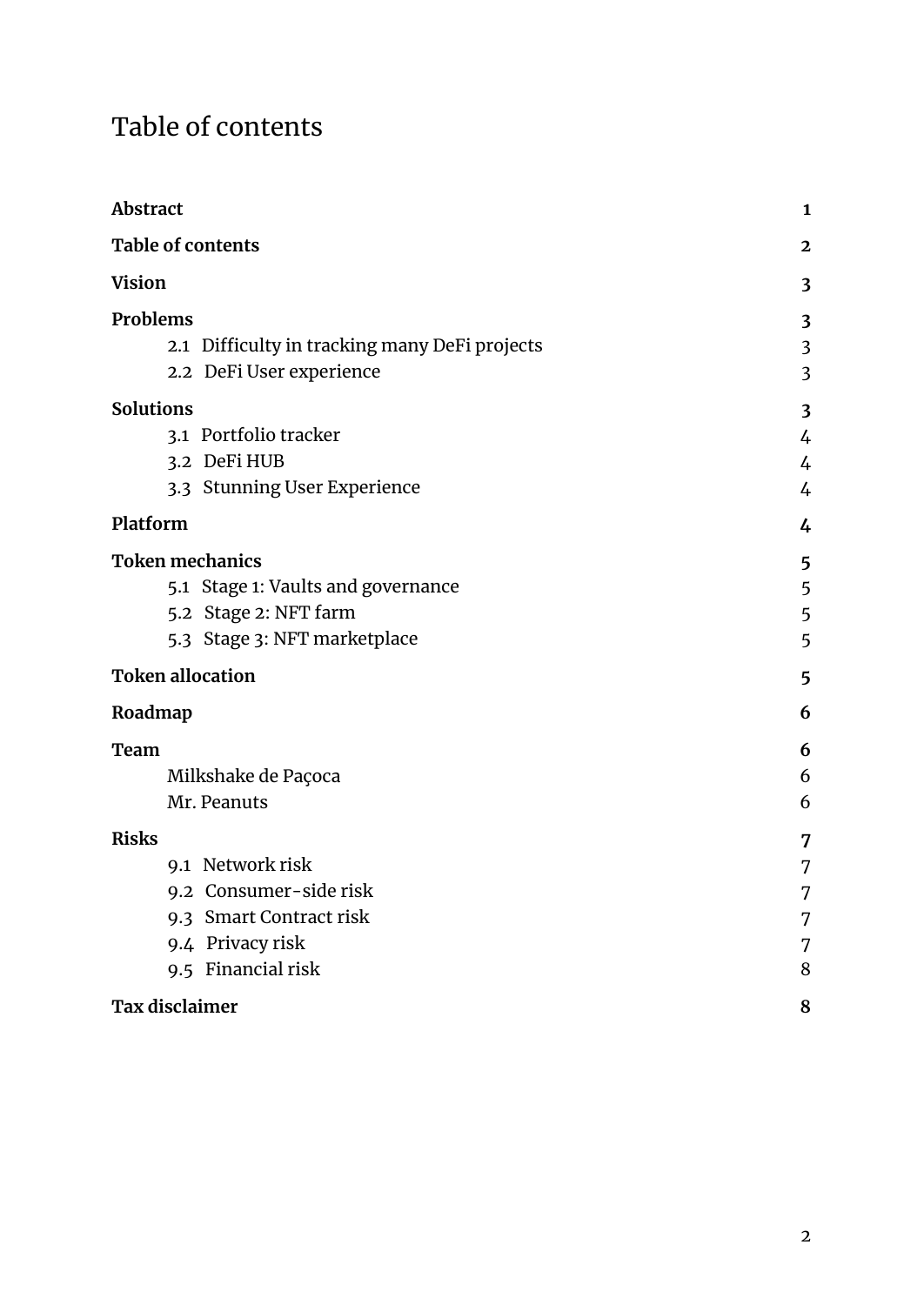# <span id="page-2-0"></span>Vision

Pacoca.io was born to optimize the experience of Defi users. The goal is to provide a broad and centralized view of the assets staked in different DeFi projects in EVM based blockchains like BSC, Ethereum and Polygon. The platform values simplicity and is the perfect place for those looking for an elegant DeFi hub with a real time portfolio watcher.

# <span id="page-2-1"></span>Problems

#### <span id="page-2-2"></span>**2.1 Difficulty in tracking many DeFi projects**

There are a large number of DeFi projects and this number grows everyday. People need to access each one of them individually to add or remove funds, receive rewards and check their balances. This can also result in forgetting where you placed your funds.

#### <span id="page-2-3"></span>**2.2 DeFi User experience**

The great majority of projects are made with the heavy user in mind, that said, beginners end up struggling to start investing in DeFi. This is a barrier that once taken care of, will bring a huge amount of new users into the ecosystem.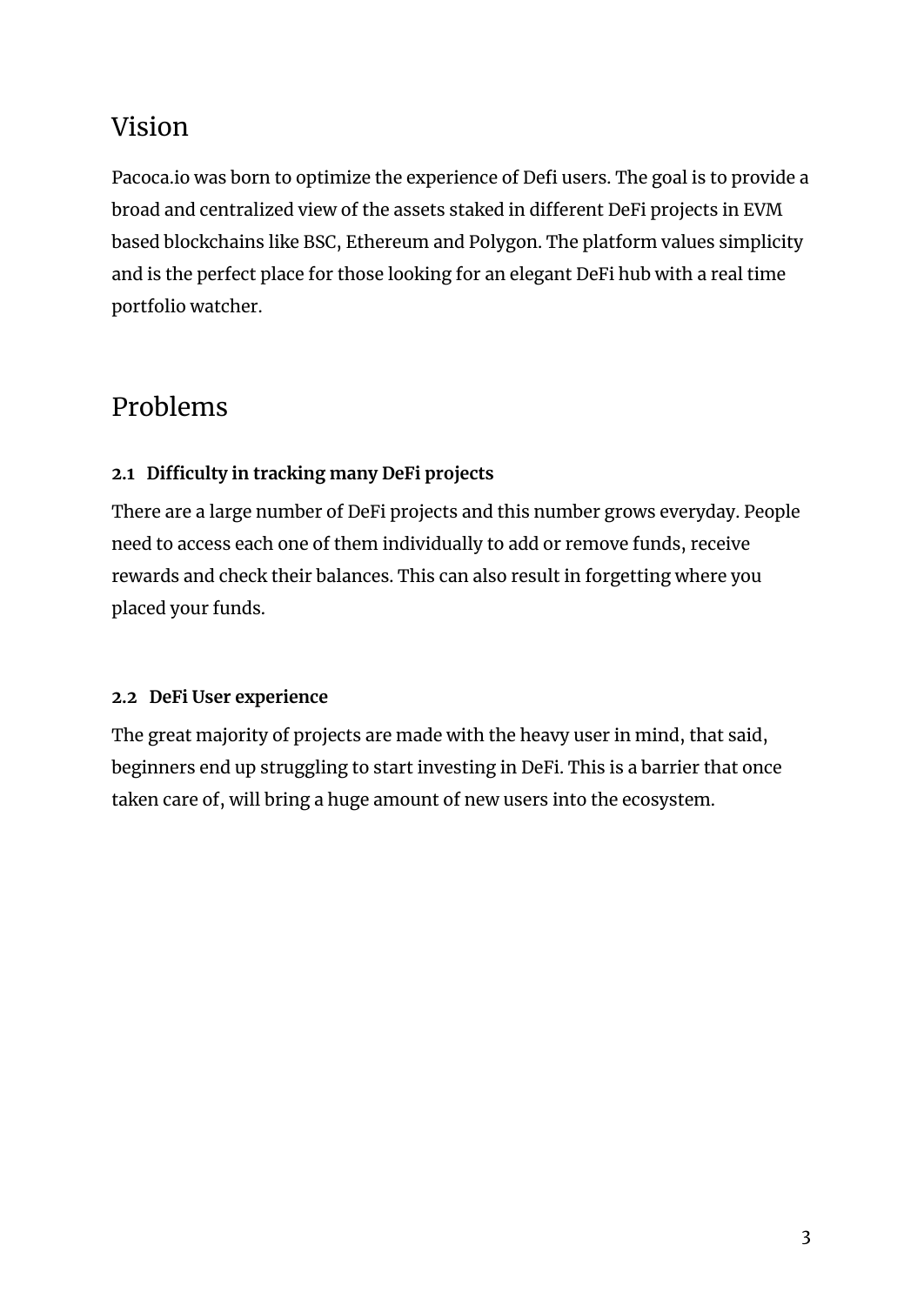## <span id="page-3-0"></span>Solutions

#### <span id="page-3-1"></span>**3.1 Portfolio tracker**

Portfolio tracking so users can see all their DeFi investments in a single place with real-time updates.

#### <span id="page-3-2"></span>**3.2 DeFi HUB**

Interact with other DeFi platforms' smart contracts (harvest, deposit, withdraw, transfer tokens) directly from Pacoca.io interface.

#### <span id="page-3-3"></span>**3.3 Stunning User Experience**

Simple and objective interfaces, taking into account the beginner user persona in DeFi, making sure that everything is well explained, transparent and secure, with the smallest possible learning curve.

# <span id="page-3-4"></span>Platform

A DeFi hub where the user tracks their investments on BSC and other EVM based blockchains' main DeFi projects.

To start tracking a wallet, the user pastes it's address in the input field on the landing page using any mobile or desktop browser.

To unlock features that create transactions in the blockchain, e.g. exchange or harvest, the user must connect their wallet to Pacoca.io as a dapp using his wallet mobile app (SafePal, TrustWallet, …) or desktop browser extension (MetaMask or Binance Chain Wallet).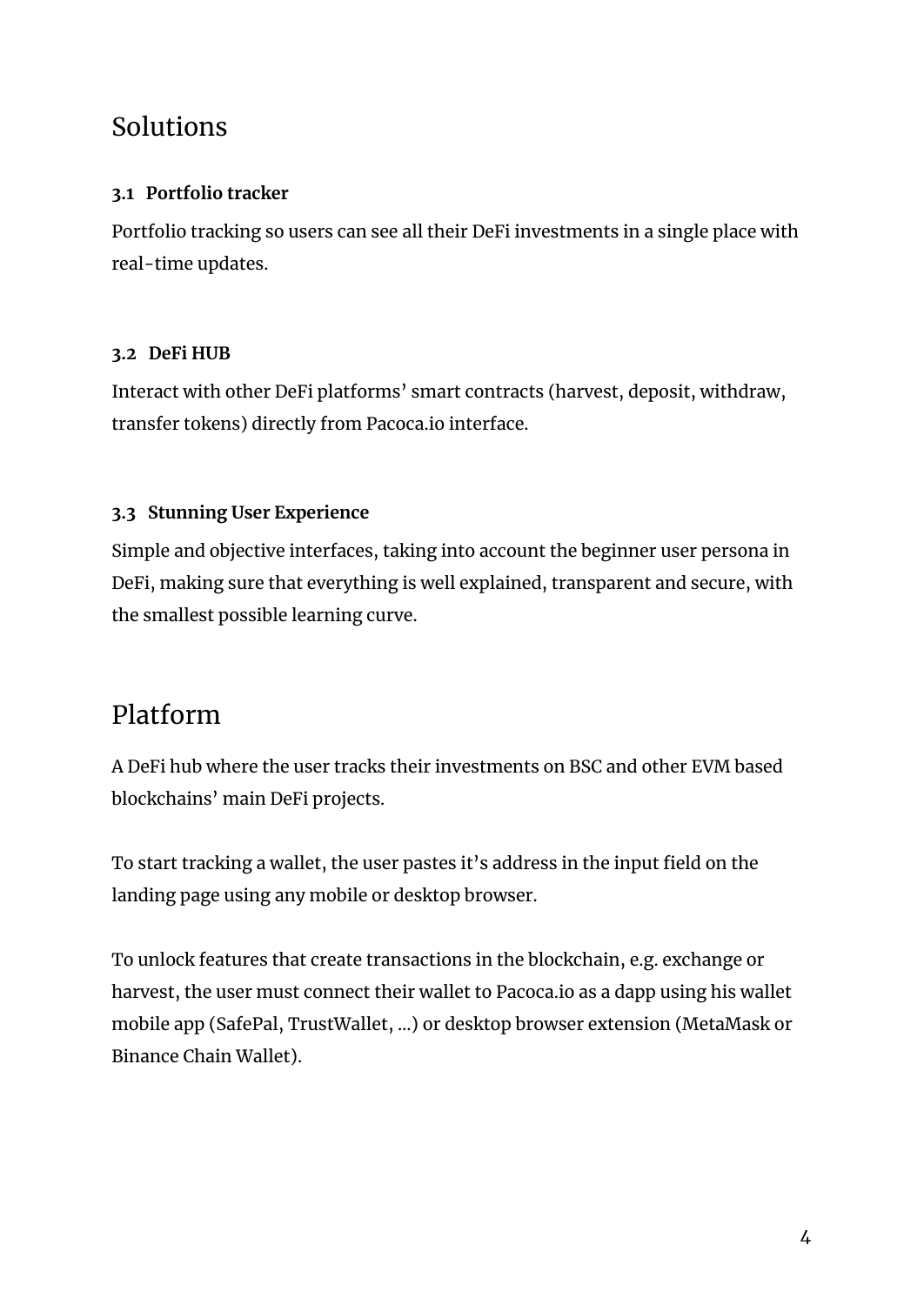# <span id="page-4-0"></span>Token mechanics

#### <span id="page-4-1"></span>**5.1 Stage 1: Vaults and governance**

Auto-compounding vaults that generate \$PACOCA rewards and governance for creating improvement proposals, vote on features to be added, portfolio integrations or any change you would like to see on the platform. Proposals aren't limited to BSC, it is possible to propose integrations of any EVM-based blockchain projects like Polygon or Ethereum.

#### <span id="page-4-2"></span>**5.2 Stage 2: NFT farm**

Stake and lock \$PACOCA to receive NFTs as rewards. Keeping these NFTs in your wallet allows you to use all the exclusive features. They can also be sold or transferred at any time.

#### <span id="page-4-3"></span>**5.3 Stage 3: NFT marketplace**

Cross-Platform NFT marketplace will enable trades of any NFT that follow the ERC721 or ERC1155 patterns. \$PACOCA fees received on NFT sales will be burned.

# <span id="page-4-4"></span>Token allocation

Max supply of 100,000,000 \$PACOCA, including:

- 60% farming;
- 15% development (with vesting);
- 10% IFO;
- $\bullet$  8% airdrop (2 airdrops of 4% each);
- 5% marketing and partnerships.
- 2% Initial liquidity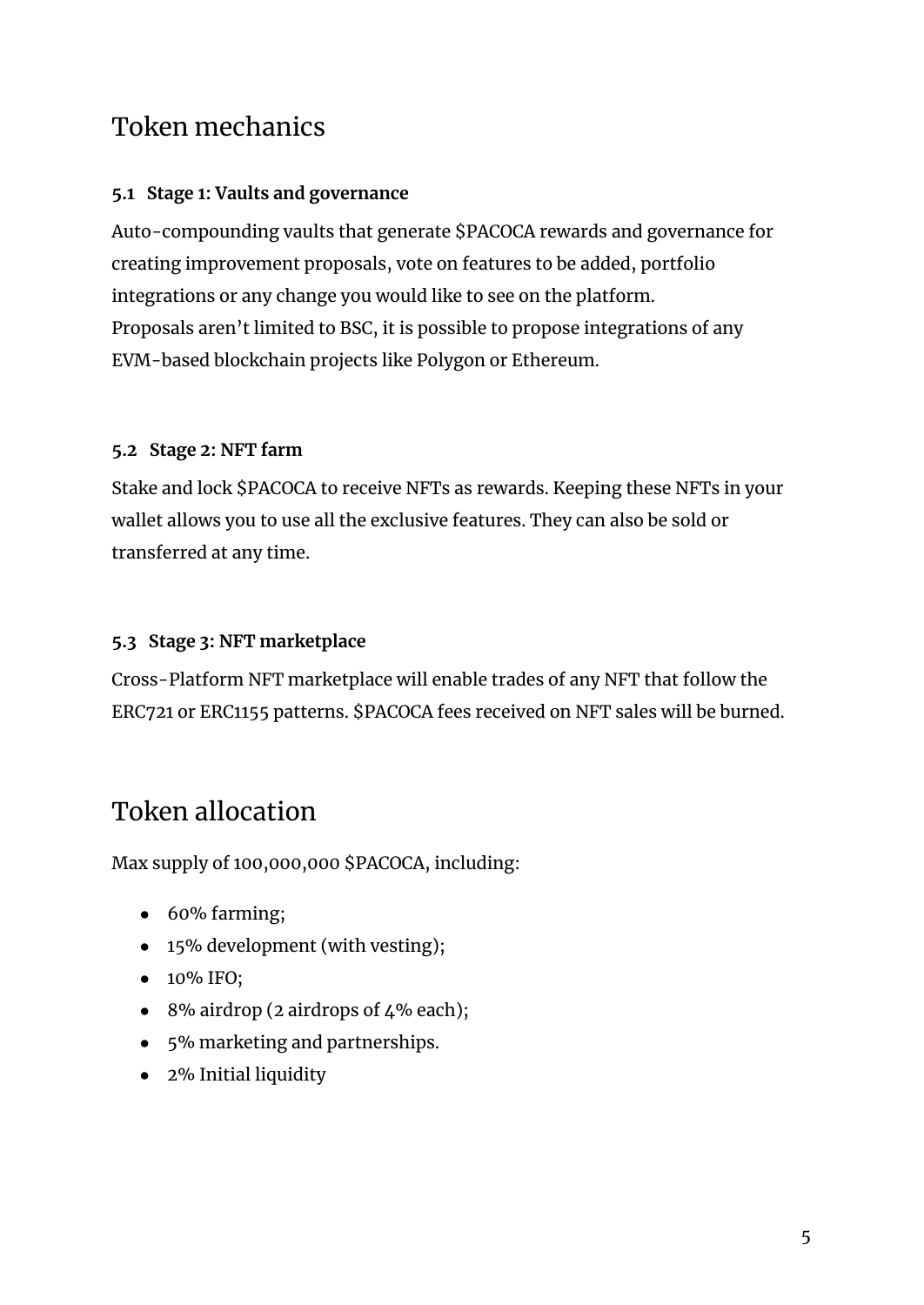# <span id="page-5-0"></span>Roadmap

- New portfolio integrations voted by the \$PACOCA holders.
- Auto-compounding vaults
- NFT Portfolio;
- Cross-chain portfolio;
- HUB with deposit, withdraw and harvest from other DeFi projects;
- NFTs that unlock exclusive features;
- Gamification with NFTs, including profile customization, skins and themes;
- Split LP tokens in sub-tokens for impermanent loss calculation;
- Liquidation notifications for lending DeFi applications;
- NFT marketplace;

### <span id="page-5-1"></span>Team

The team is still small, but it will expand soon after the IFO to provide expected results and keep generating more value to the DeFi community. The team is close to the community and is easy to get in touch with. For security and personal reasons, it was decided that the team would stay anonymous, just like many other great DeFi projects do.

#### <span id="page-5-2"></span>**Milkshake de Paçoca**

*Product Designer / Co-founder*

Designed interfaces for major brands in the financial market, e-commerce and services in Brazil.

#### <span id="page-5-3"></span>**Mr. Peanuts**

*Software Engineer / Co-founder* Engineered web solutions for global banks, real estate and startups in Canada and Brazil.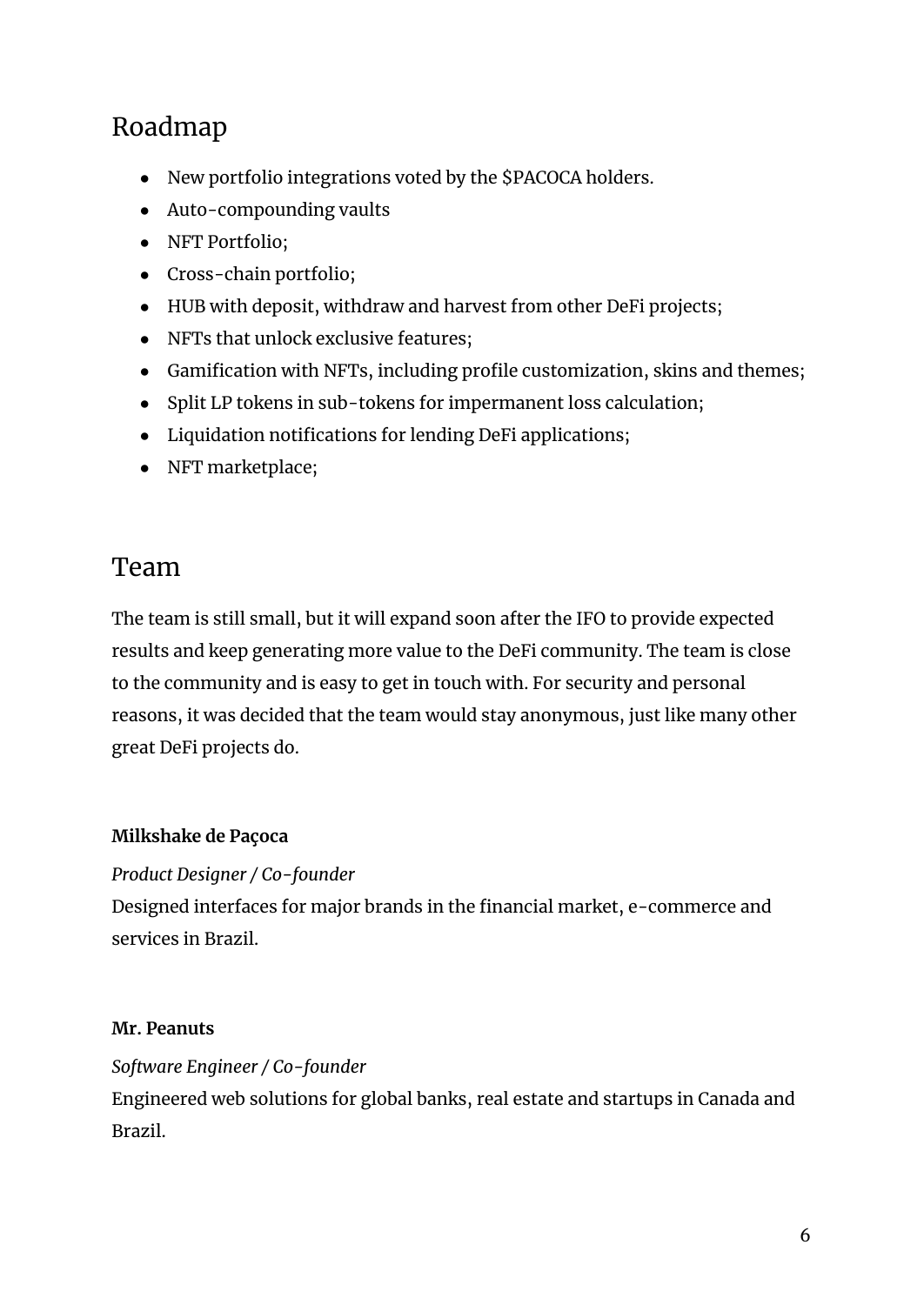### <span id="page-6-0"></span>Risks

#### <span id="page-6-1"></span>**9.1 Network risk**

Pacoca.io trusts the Binance Smart Chain (BSC). Although if it fails or there are issues, Pacoca.io may also fail. It's an unlikely scenario, but the possibility shouldn't be discarded.

#### <span id="page-6-2"></span>**9.2 Consumer-side risk**

Risks also exist on the consumer side, involving the user's own software, hardware and operations security. There is always the possibility of a bug or exploitation of a user's own browser, operating system, or hardware, which could result in a loss of funds. Pacoca.io advises that users educate themselves on user-side security before using Pacoca.io or any decentralized application.

#### <span id="page-6-3"></span>**9.3 Smart Contract risk**

Smart contracts may contain bugs, which may cause unexpected behavior. Currently the only deployed smart is related to the airdrop of the first NFTs and doesn't hold any user's funds, therefore there is no risk of losing funds. As soon as there are other smart contracts they will be properly audited. Pacoca.io also interacts with smart contracts from other DeFi applications, but only as a "shortcut" for their features, like deposit, harvest, and exchange, that is connected via API. That said, if any third party contract shows symptoms of failure, those symptoms may be reflected on Pacoca.io. If something like that happens, Pacoca's team will disable such interactions as soon as possible.

#### <span id="page-6-4"></span>**9.4 Privacy risk**

Pacoca.io currently doesn't store any user data on its servers, it only reads public data from the blockchain and other DAPPs, therefore not having any risks of data leaks.